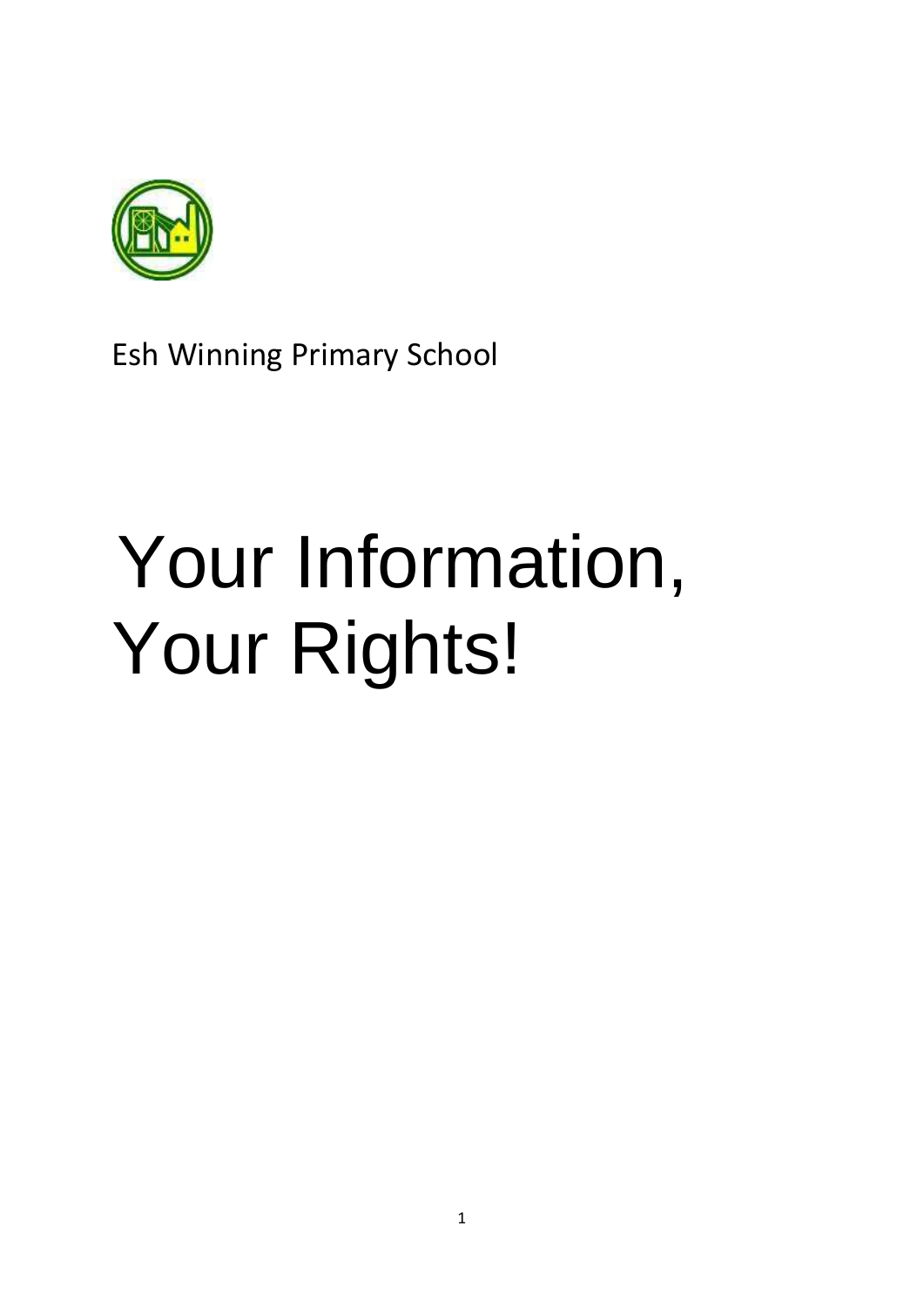#### **Introduction**

As a school we may use (process) your and your child's information (personal data) for all sorts of different reasons, for example, to register your child at the school/academy, to contact you in an emergency, to provide your child with an education, to provide you with access to online services and applications e.g. Parentpay, Seesaw, Timestable Rockstars.

'Personal data' means information that enables you to be identified, and includes the likes of your name, address, telephone number / email address, an identification number or an online identifier. It also includes certain types of 'sensitive personal data' about you and your child. This your racial or ethnic origin, religious or philosophical beliefs, details of your health, sex life or sexual orientation, and any biometric data that identifies you or your child.

'Processing' means everything we do with your personal data. This includes collecting your personal information, using it, storing it, organising it, deleting it, and sharing it with others.

Whenever we process your personal data we must do so lawfully, fairly and in a transparent manner to comply with our responsibilities and legal obligations under the General Data Protection Regulations ('GDPR') and Data Protection Act 2018.

This guide informs you of your rights under the GDPR and the Data Protection Act 2018.

If you would like to exercise any of your rights, have any questions or would like a copy of this information in a different format, for example, presented by icons, in large type, Braille or on audio CD, please contact the school's Data Protection Officer at the following address:

#### **Data2Action**

Suite 2e Innovator House **Silverbriar Sunderland** SR5 2TP SchoolsDPO@data2action.co.uk 03332026397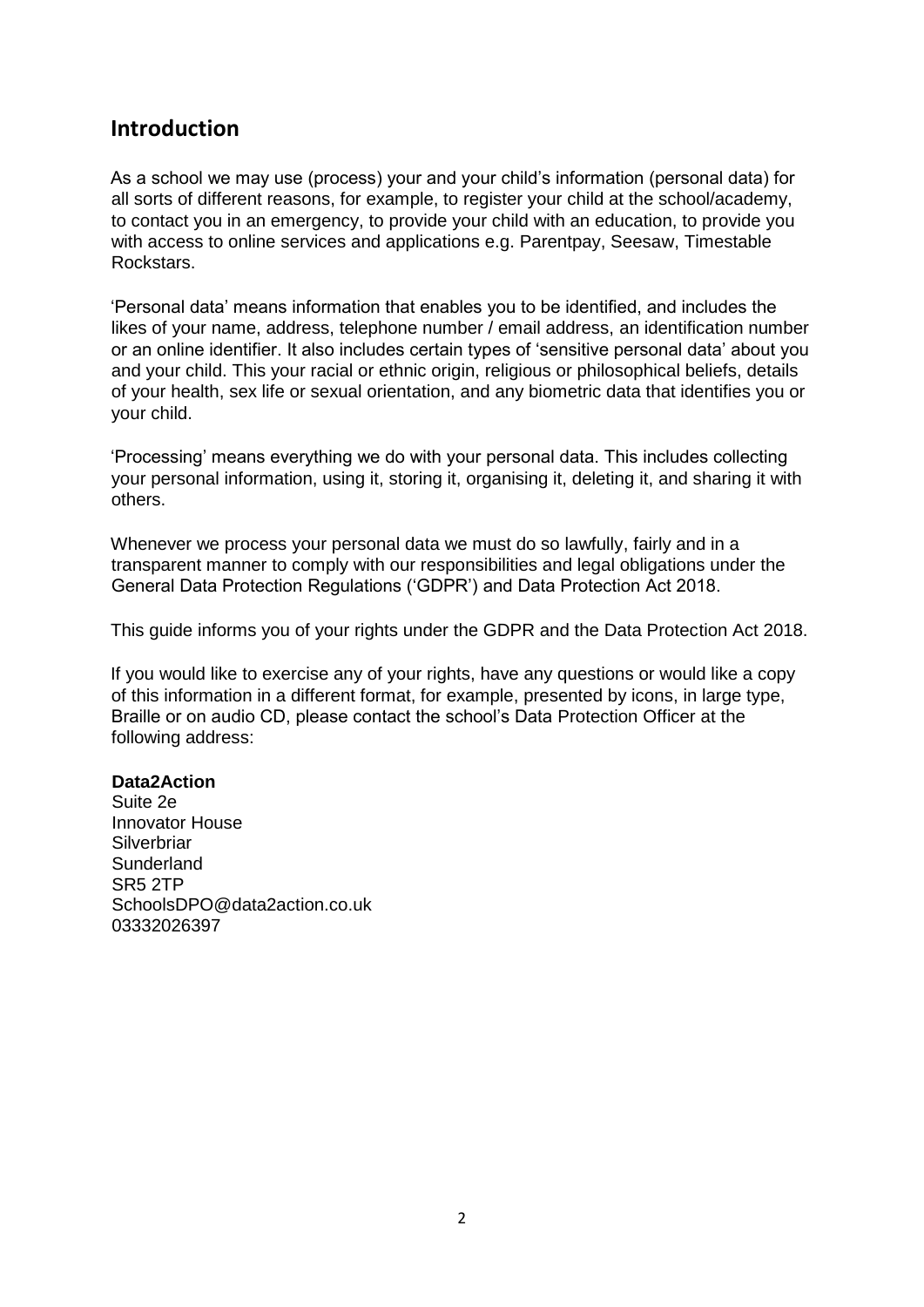#### **Right to be informed (what we must tell you)**

*When we collect personal data from you* at the time we collect it, we will

- 1. Provide you with our contact details.
- 2. Provide you with the contact details of our Data Protection Officer.
- 3. Tell you what we will do with your personal data, including sharing it with third parties and the legal basis for the processing. We do this by way of a privacy notice. In the unlikely event we need to transfer your personal data to a country that is not covered by the GDPR, we will let you know whether or not the European Commission has made a decision regarding the adequacy of that country's data protection practices. In the unlikely event we need to transfer your personal data to an international organisation we will provide you with details of the safeguards that have been put in place to keep your personal data secure.
- 4. Tell you how long we will keep your personal data and what your rights are in relation to that data. These may include the right to have any errors in your personal data corrected, the right to have your personal data erased, the right to stop us processing your personal data and the right to object to us processing your personal data. Please note not all of these rights apply in all situations. We will provide you with specific information on which rights apply at the point we collect your personal data.
- 5. Inform you of any automated decision making, including profiling and what the consequences of that decision might be. We will also provide you with the contact details of a person who you can contact for an explanation of the decision. You will be able to inform that person of your point of view and ask them to revisit the decision considering what you have told them.

Where we have asked for your consent to process your personal data, we will also provide you with information on your right to withdraw consent at any time. We will tell you if providing your personal data is a statutory or contractual requirement and where you are obliged to provide your personal data. We will also tell you of the consequences of you not providing the data.

If we would like to process your personal data for a reason other than that for which we collected it, we will contact you before doing so. We will also provide you with any further information necessary to ensure the way we process your personal data is fair and transparent and inform you of your right to make a complaint to the Information Commissioner's Office (ICO). We will usually provide this information in writing. This is known as a privacy notice. We may provide this information in combination with standardised icons in order to give a clear visual overview of the intended processing. In cases where you have already received this information, we may not provide it to you.

*When we have received your personal data from someone other you…*in addition to the above information, we will let you know the categories of personal data, for example, whether we have received your name, an identification number, location data, an online identifier or information about your physical, physiological, genetic, mental, economic, cultural or social identity. We will also tell you who provided us with the information, including whether it came from a publicly accessible source.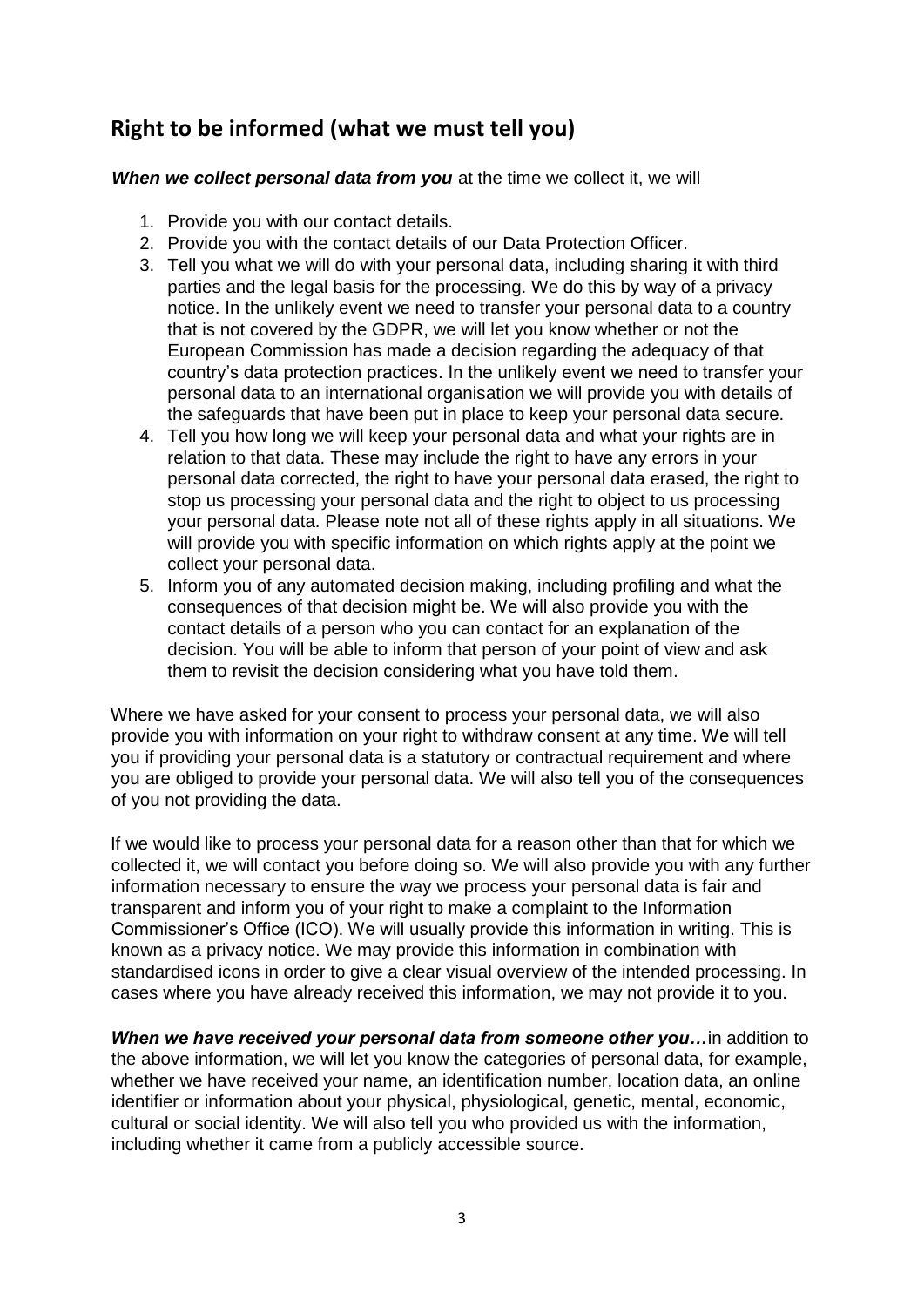We will provide this information to you in a reasonable period depending on the circumstances of the case and in all cases at the latest within one month of the date we received your personal data. If we intend to use your personal data to contact you we will provide this information at the point of first contact, at the latest. If we intend to disclose the information to a third party, we will provide this information at the point we first disclose your personal data, at the latest.

There may be some circumstances in which we would not provide you with this information i.e. where providing this information proves impossible or would involve disproportionate effort, where obtaining or disclosing your information is laid down in law or where the personal data must remain confidential subject to an obligation of professional secrecy regulated by law, including a statutory obligation of secrecy.

Wherever we received your personal data from, the GDPR allows us to use it for archiving in the public interest, for scientific or historical research or for statistical purposes. You do, however, have the right to object to such processing. If we do use your personal data for any of these reasons, we must keep it safe in accordance with the GDPR and the Data Protection Act 2018.

# **Right of access (to your personal data)**

You can request a copy of your personal data by writing to Anne Hattersley.

The purpose of being able to access your personal data is so you can be aware of, and verify, the lawfulness of the processing.

On making a request we will need to confirm your identity and whether or not we hold your personal data. Where we do hold your personal data we will usually provide you with a copy. Where we hold a lot of information about you we may ask you to specify what information you would like us to provide. In addition to providing you with a copy of your personal data we will provide the following information:

- 1. The purposes of the processing;
- 2. The categories of personal data;
- 3. Who we have or will disclose your personal data to, in particular recipients in countries not covered by the GDPR or international organisations;
- 4. How long we will store your personal data for;
- 5. Whether you have the right to request your personal data be corrected if it is inaccurate;
- 6. Whether you have the right to request your personal data be erased;
- 7. Whether you have the right to request that we stop processing your data or to object to us processing your personal data;
- 8. Your right to make a complaint to the ICO;
- 9. Where we received your personal data from, if we did not receive it from you;
- 10. The existence of automated decision-making, including profiling, along with some meaningful information about the logic involved and the significance and possible consequences of such processing;
- 11. In the unlikely event we have transferred your personal data to a country that is not covered by the GDPR, we will let you know whether or not the European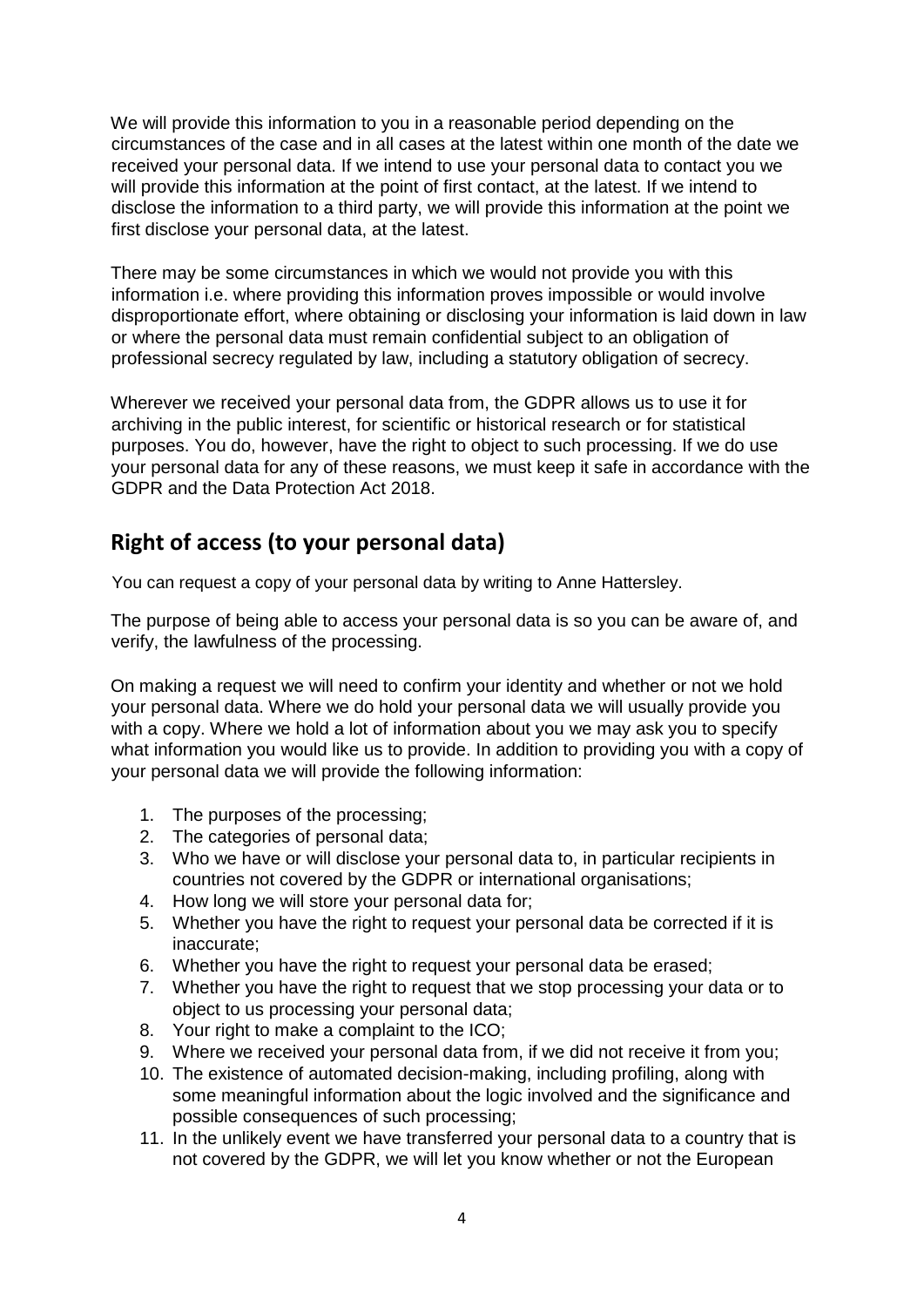Commission has made a decision regarding the adequacy of that country's data protection practices. Where the European Commission has not made a decision regarding the adequacy of that countries data protection practices, we will provide you with details of the safeguards that have been put in place to keep your personal data secure; and

12. In the unlikely event we have transferred your personal data to an international organisation, we will provide you with details of the safeguards that have been put in place to keep your personal data secure.

We may not be able to provide you with a copy of your personal data where doing so would adversely affect the right and freedoms of others. For further information about your right of access, please contact out Data Protection Officer.

#### **Right to rectification**

If we hold inaccurate personal data about you, you have the right to have it corrected.

Where we have corrected your personal data we will notify any third parties we have disclosed the inaccurate data to unless it would be impossible or involve disproportionate effort. We will let you know who those third parties are on request. Please note, we do not have to change data just because you disagree with it, if that was the opinion of a professional at the time. But we are required to add a file note saying what you dispute.

# **Right to erasure ('right to be forgotten')**

There are certain circumstances in which you have a right to have your personal data erased and certain circumstances in which you do not. This right applies where:

- 1. It is no longer necessary for us to hold your personal data for the purposes we collected it;
- 2. Where our processing of your personal data was solely based on your consent and you have withdrawn that consent;
- 3. Where you object to the processing and there are no overriding legitimate grounds for the processing;
- 4. Where you object to the processing of your data for direct marketing purposes;
- 5. We have processed your personal data unlawfully;
- 6. We have to erase your personal data to comply with a legal obligation; or
- 7. We have collected a child's personal data in relation to the offer of information society (online) services.

Where we have disclosed the personal data to third parties we will inform them unless it would be impossible or involve disproportionate effort. We will let you know who those third parties are on request.

Please note: This right does not apply where we need to process your personal data:

1. To comply with a legal obligation;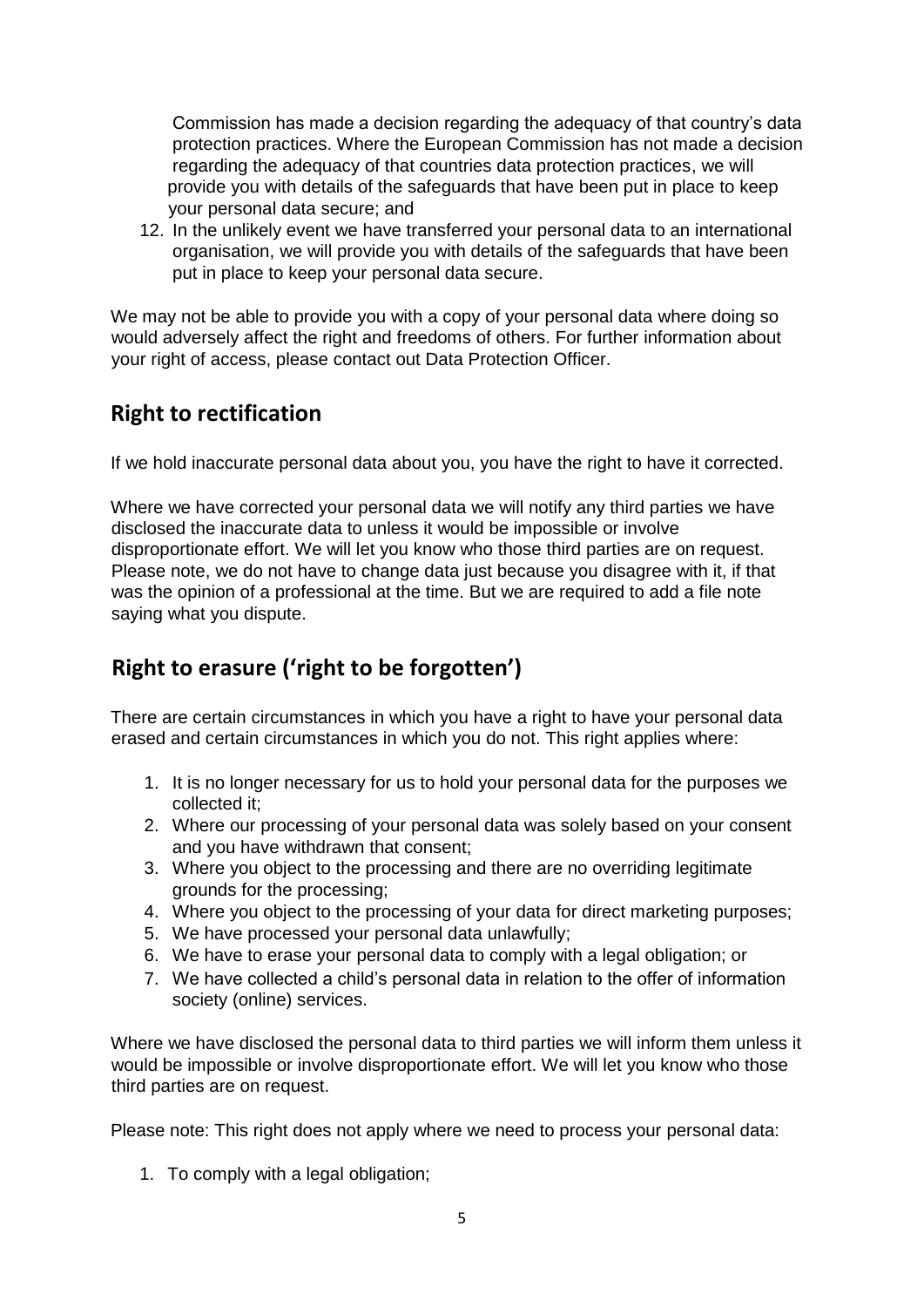- 2. For the performance of a task in the public interest or in the exercise of official authority;
- 3. For public health reasons in the public interest;
- 4. For archiving purposes in the public interest, scientific or historical research or statistical purposes, where erasing the data would make it impossible or seriously affect our ability to achieve the aims of the processing; or
- 5. To take legal action or defend legal claims.

#### **Right to restriction of processing**

In certain circumstances you have the right to stop us from further processing your personal data. This right applies where:

- 1. You challenge the accuracy of the personal data. In such cases we will stop processing your personal data until we have confirmed it is accurate;
- 2. Our processing is unlawful, and you choose to restrict processing rather than have us erase your personal data;
- 3. Where we no longer need the data and intend to delete it, but you ask us to keep it for the establishment, exercise or defence of a legal claim; or
- 4. Where you have objected to the processing of your data and are awaiting a decision on whether the legitimate grounds we have claimed for the processing override yours.

Where we have disclosed the personal data to third parties we will inform them unless it would be impossible or involve disproportionate effort. We will let you know who those third parties are on request.

With the exception of storing your personal data if we have agreed to restrict processing we will only process the data with your consent or for the establishment, exercise or defence of legal claims or for the protection of the rights of another person or for reasons of important public interest or UK law.

We will inform you inform you before the restriction of the processing is lifted.

# **Right to data portability**

The right to data portability enables you get a copy of your personal data in a commonly used machine readable format for your own use, for example, to transfer to another service provider or organisation. Where technically possible you have the right to have the data transferred directly to another service provider or organisation. This right applies in cases where you have provided the personal data, the processing is based on your consent and carried out by automated means.

#### **Right to object**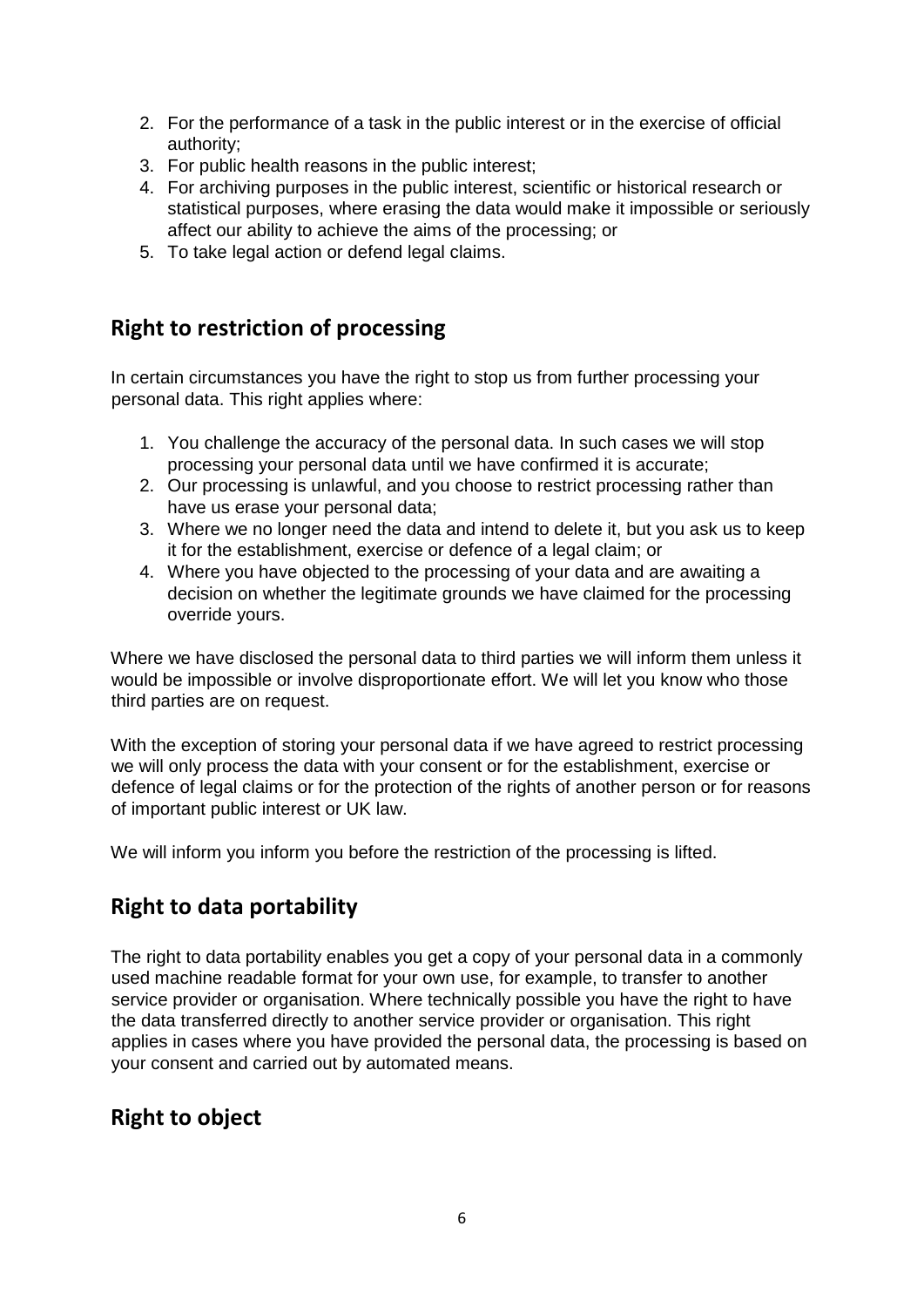You have the right to object to the processing of your data in relation to a task we are undertaking in the public interest or in the exercise of official authority. Where you do object we will stop processing your data unless we are able to demonstrate compelling legitimate grounds for the processing which override your interests, rights and freedoms or we need to process the information to establish, exercise or defend a legal claim. You have the right to object to the processing of your personal data for direct marketing, including profiling relating to direct marketing. Where you object to processing on this basis we will stop processing your personal data immediately.

You also have the right to object to the use of your personal data for scientific or historical research or statistical purposes on grounds, unless the processing is necessary for the performance of a task undertaken in the public interest.

#### **Right not to be subject to automated decision making**

This right provides a safeguard against a potentially damaging automated decision, including profiling, being made about you without human intervention; in cases where the decision produces a legal of similarly significant effect. We will notify you of any automated decision making of this nature. We will also provide you with the contact details of a person who you can contact for an explanation of the decision. You will be able to inform that person of your point of view and ask them to revisit the decision in light of what you have told them. This right does not apply if the decision is necessary for entering into or the performance of a contract, is authorised by law or you have consented to the decision being made by automated means.

#### **How we will respond to your request to exercise your rights**

Where you make a request to exercise one of your rights detailed above we will need to confirm your identity and whether or not we hold your personal data. Where we do hold your personal data we will respond to your request without undue delay and in any event within one month of your request. We may need to extend the time period by a further two months depending on the complexity and number of requests. If we do need to extend the timescale, we will inform you within one month of receiving your request and let you know the reason for the delay.

This service is free of charge, however, where we consider your request to be manifestly unfounded or excessive, in particular where it is a repeat request we may charge a reasonable fee taking into account the administrative costs of providing the information or communication or taking the action requested. We may also refuse to act upon your request.

#### **Notifying you of a data protection breach**

In the event we breach your data protection and that breach is likely to result in a high risk to your rights and freedoms we will notify you of the breach without undue delay. We will explain to you clearly and in plain language the nature of the breach and provide you